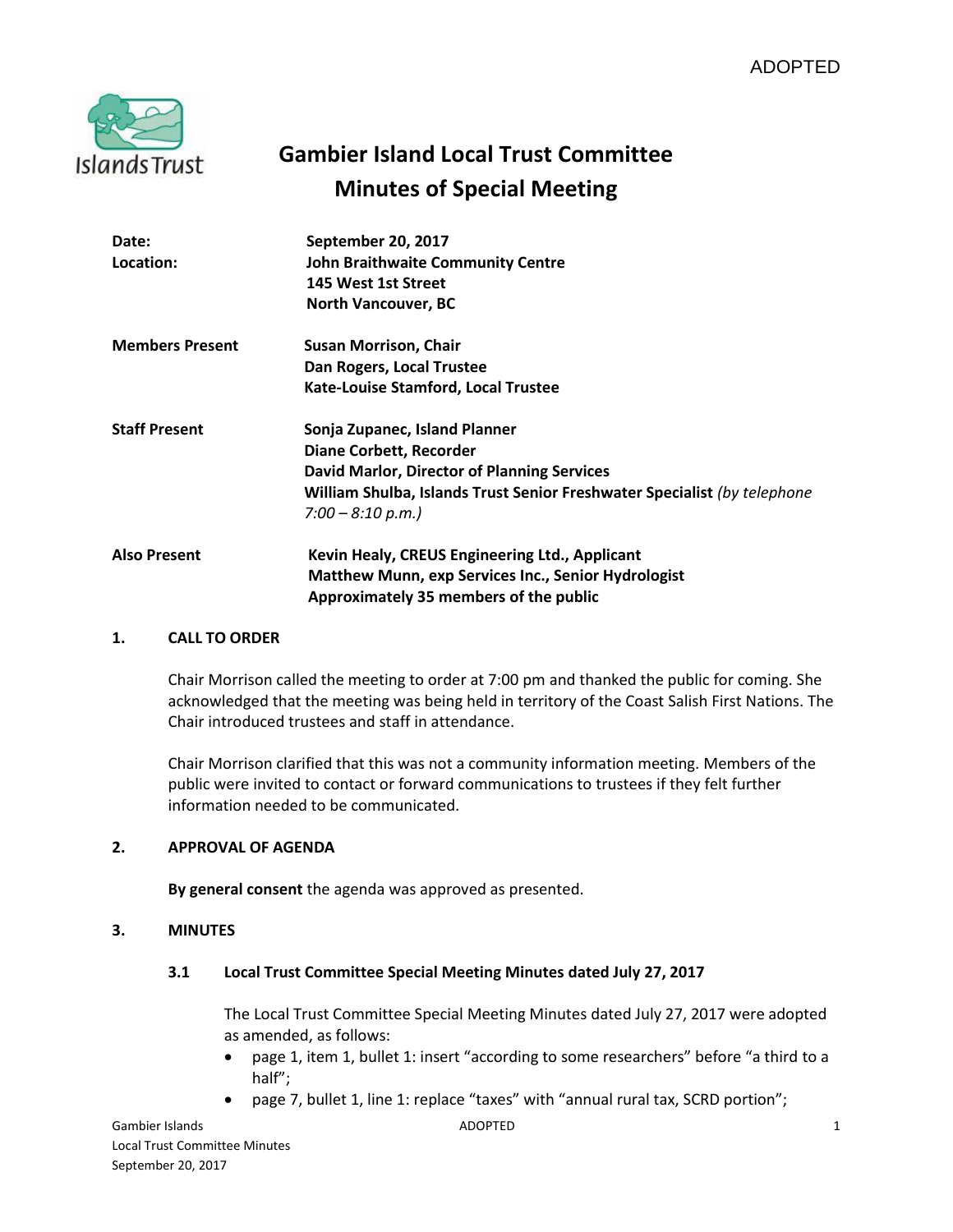page 7, bullet 4, sentence 3: delete "no" before "referral" and insert "that did not exist" after "island manager".

# **4. TOWN HALL**

Deferred to end of meeting.

#### **5. BUSINESS ITEMS**

# **5.1 GM-RZ-2004.1 (District Lot 696, Keats Island)**

- *5.1.1 Supplemental Memorandum Hydrogeological Study dated September 12, 2017*
- *5.1.2 Supplemental Memorandum #2 Hydrogeological Study dated September 15, 2017*

(All relevant background staff reports, memos and presentation slides are available on the LTC 'Current Applications' webpage at this time.)

The Island Planner reviewed the recommendations of the staff report on Amendments to Proposed Bylaw No. 143, for consideration of first reading as amended, and provided relevant updates. Proposed amendments reflected the new 'Comprehensive Development Zone' approach for District Lot (DL) 696, to enable a 110-lot strata subdivision, road, trail, Sunshine Coast Regional District (SCRD) park dedication and transfer of the Sandy Beach Nature Reserve to the Islands Trust Fund (ITF).

The consultant for the hydrogeological study was present to respond to questions.

The Island Planner remarked that staff reviewed the original memo, and the statement of opinion that was provided did not appear to be supported, and aspects of the terms of reference were not addressed. Addendums were supplied to staff in an effort to address those concerns. The structural format of the memo was not consistent with what was requested.

Trustee Rogers requested clarification regarding what was deficient about the hydrogeological report.

The Senior Freshwater Specialist outlined points in the terms of reference that were not addressed and noted there were several missing pieces of information including lack of a cross section and diagram. Difficulties in assessing the methodology and some hydrogeological information were noted; there were a few mathematical errors. The Senior Freshwater Specialist described questions that had arisen related to the hydrogeological information provided.

Discussion ensued. The Island Planner noted the additional information provided by the applicant was not part of the staff analysis. Staff offered guidance to trustees regarding the decision-making process, available information, and points one would want to see in a comprehensive report.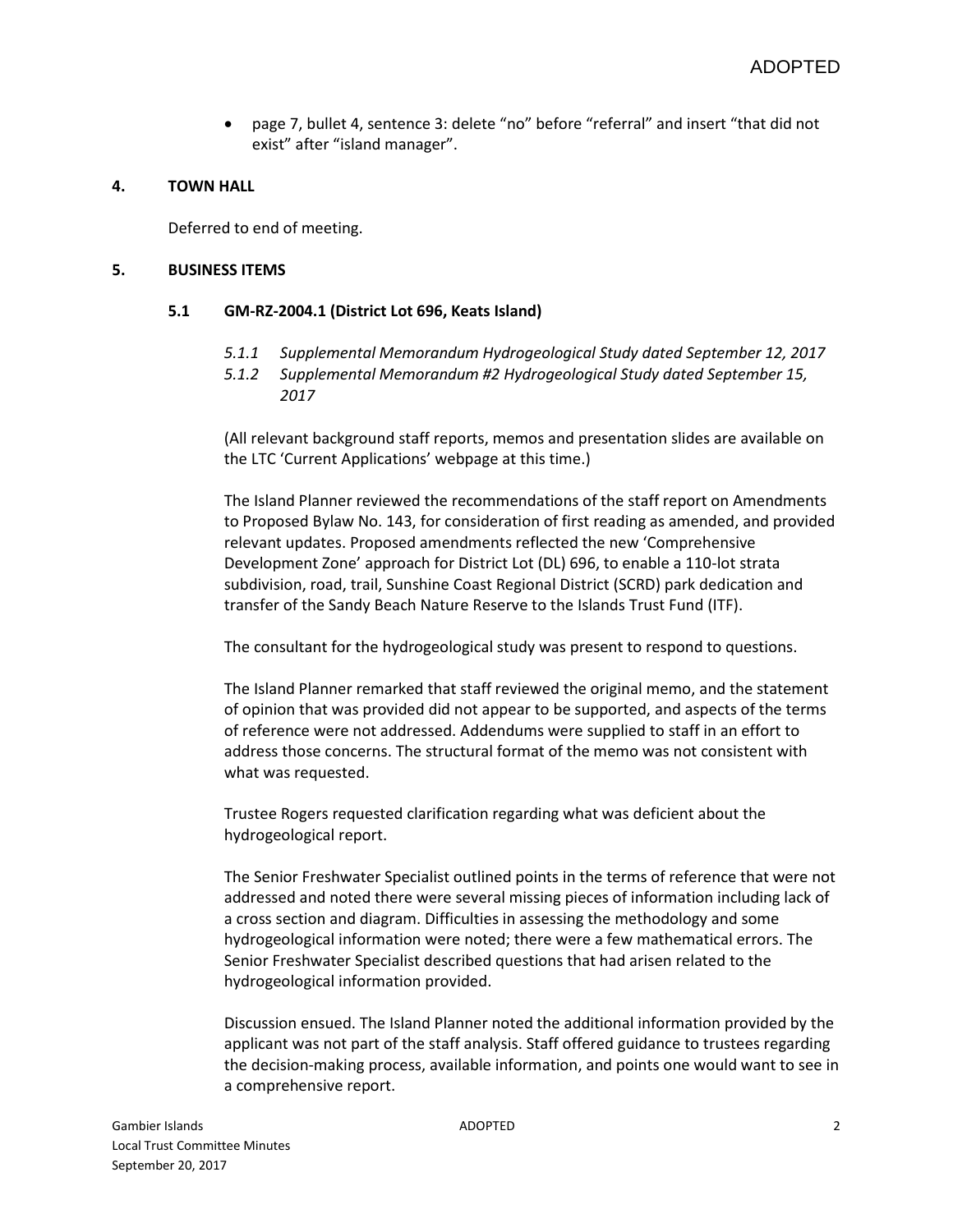Trustee Rogers noted the two issues were sufficiency of the water supply to meet the needs of the proposed lots and the Camp, and the issue of the septic field in Area E by Campfire Rock; he had heard a fair amount of concern about these two issues.

The Senior Freshwater Specialist remarked that the assessment should include changes in run-off and volumes, informed by a groundwater diagram. There would be an impact on the water recharge; whether that was major or minor was to be determined.

The Island Planner noted the Local Trust Committee should be satisfied the report addresses trustee concerns raised in February 2017 regarding impacts of sewage disposal fields on the aquifer.

Questions and comments from trustees included:

- Are there any alternatives to the septic field in Area E rather than up against the property line?
- There is some special engineering because of concerns.
- Would like to have seen a map that would demonstrate where the sewage outflow would go.
- There is a lot in the report that seems to go one direction; then another detail comes in that throws the direction into question. Would like some more maps, things that would answer questions for a non-hydrogeological person. The public would be more comfortable in being able to see things. What does the flow look like from the septic field?
- Would like to see if there are any alternatives. What are other methods of water retention, water gathering? I'd like to see those things to know there are options for this high density of people.
- Had questions about flow of the effluent; would like to see mapping, and the new well especially.
- Given that some of the information came out late, staff has not had a chance to review properly. There are a series of issues that have been raised out of the terms of reference, that staff say haven't been fully answered yet.

Kevin Healy thanked trustees and staff for the time and effort put in on the application. Mr. Healy offered commentary on the process to date. Points included:

- When the hydrogeological report first came out there was an initial terms of reference; there were some issues because the terms were so general and open ended.
- Have to get zoning where there are existing uses. This zoning reduces the development on site. The camp is giving up developable land.
- Matthew Munn at exp Services Inc. talked to a senior person at the Ministry of Forests, Lands, and Natural Resource Operations about the game plan; they basically supported that process.
- There are some items not addressed. Information in a previous report was referenced rather than brought into the current report. Some of the other requested items were considered by the applicant to not be relevant at this time.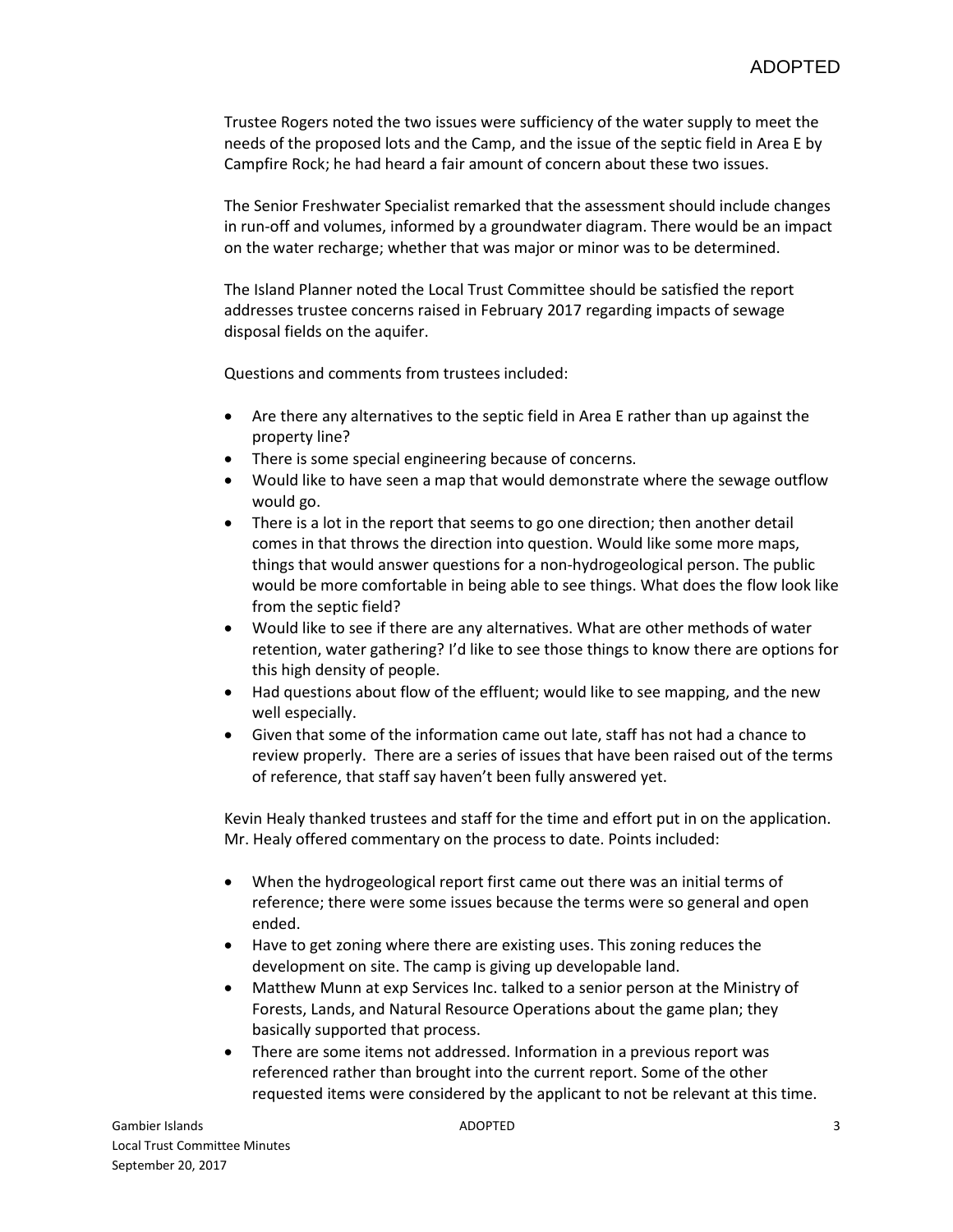The site has had a ground water source water for seventy years. Did not do a lot of seismic testing on the rock. Some of the other items not specifically listed in the report were covered in other reports and there has been commitment to putting in a second well.

- Regarding a question about paved roads, routing would follow existing roads. Would not be turning forests into access roads, not cutting trees. Those have been covered on the civil side more than the hydrogeological side. Regarding information about the impacts of sea level rise.
- Drawings showing contours and shape of land were not in the report, for the sake of bulking.

Matthew Munn gave background information and discussed the hydrogeological study. Points included:

- Approach by the applicant to review the terms of reference and propose a work plan.
- Recognition that there is a lot of information available.
- Ministry of Environment provided feedback on the work plan, which preceded the final terms of reference; that went back to Islands Trust.
- After the report was issued, and there was a conference call, the Senior Freshwater Specialist identified a list of apparent deficiencies. There are anticipated gaps. exp prepared the concordance table to demonstrate where it saw the gaps, and to recognize that the terms of reference had or had not been met. There are some pieces of technical information that have no relevance on the outcome.
- What is in the report is a standard that looks forward. exp has considered what has happened with well number 2. It is still very productive. There are no reports of productivity issues, and no water quality issues other than the inherent arsenic issue, which is being treated. The hydrogeological data assesses the productivity of the well. The operator stated that it is at or slightly higher than readings done in July 2004. During peak demand, it is at the 2004 state. That aquifer is showing signs it is not being depleted. The operator demonstrates diligence.
- When exp looked through the final terms of reference, and had started the project, some points were not relevant; some won't change the outcome; or information was submitted in previous reports.

Regarding a trustee inquiry about whether there had been considerations of moving the location of the septic field in Area E farther away from the various wells and having some kind of delivery system to those, Mr. Healy discussed previous test pit work done across the island by John Enevoldson. CREUS did a review of Mr. Enevoldson's test pits, data and design brief, and did not see a reason to redesign it. Subsequently there was some movement of fields in 2015. In 2016, feedback was received that the location beside Campfire Rock would be a good location for a septic field. Mr. Healy discussed details regarding ensuing septic field testing and design, and remarked that the consultant did not think DL696 water was being put at risk.

The Senior Freshwater Specialist left the meeting at 8:10 p.m.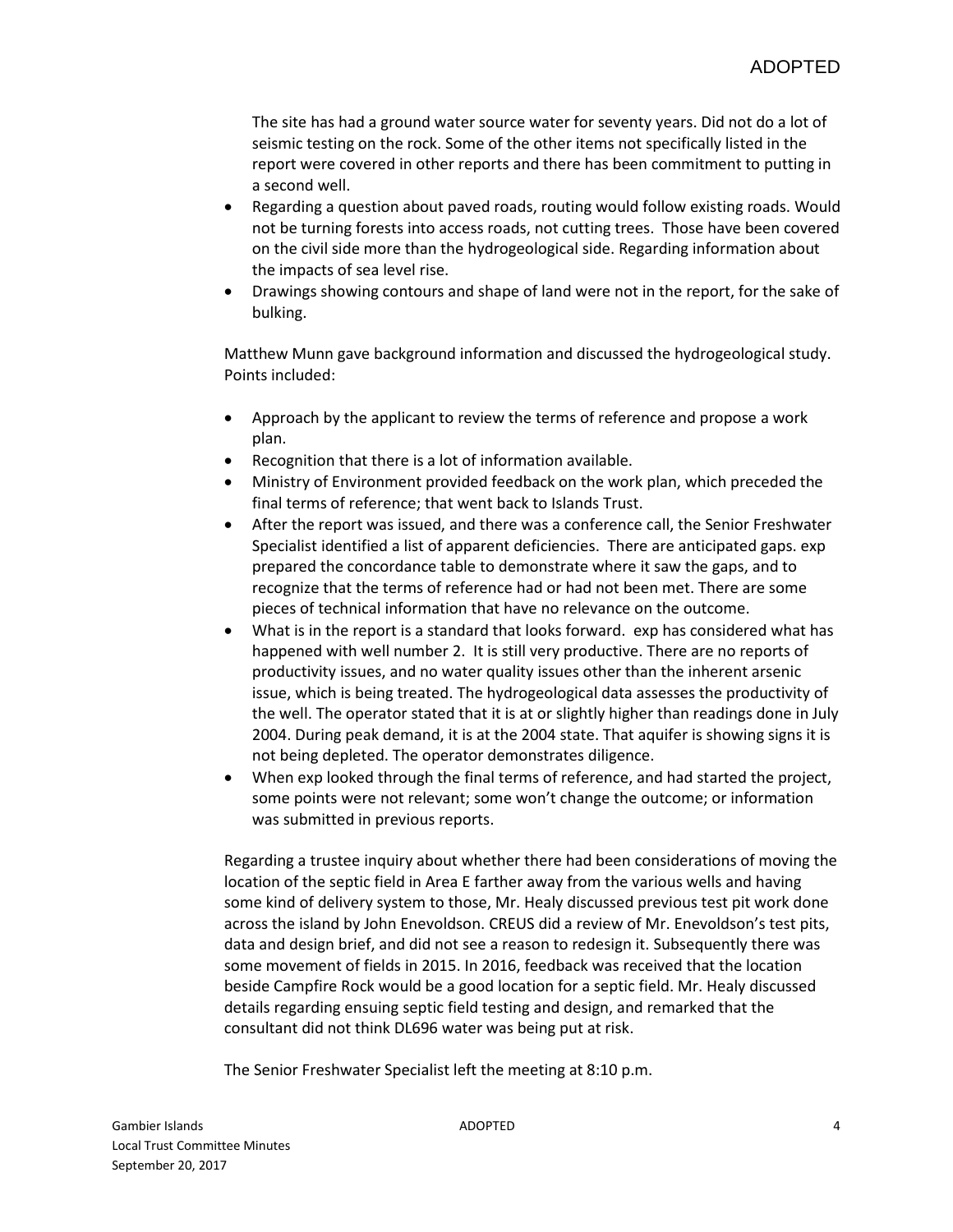The Island Planner discussed a potential change in the proposed bylaw related to reference to a caretaker, and a possible future amendment to the map at second reading.

A trustee noted there is a public parking lot in the CS2 zone. If the CS2 zone is eliminated, what happens to the reference to it in section 2.7? A correction will be required at a future reading.

# **GM-2016-055**

# **It was MOVED and SECONDED**

that the Gambier Island Local Trust Committee amend Bylaw No. 143 cited as "Keats Island Land Use Bylaw, 2002, Amendment No. 2, 2016" as specified in Attachment 1 of the staff report dated September 20, 2017 as amended, by removing "caretaker" in section 2.4.7, bullet 2, and section 2.4.9, bullet 1.

# **GM-2016-056**

# **It was MOVED and SECONDED**

that the Gambier Island Local Trust Committee Bylaw No. 143 cited as "Keats Island Land Use Bylaw, 2002, Amendment No. 2, 2016" be read a first time as amended.

# **CARRIED**

**CARRIED**

# **GM-2016-057**

# **It was MOVED and SECONDED**

that the Gambier Island Local Trust Committee request staff to undertake Bylaw No. 143 referral follow up with the Sunshine Coast Regional District regarding community park zoning and Skwxwú7meshulh Nation regarding marine and land zoning changes.

#### **CARRIED**

# **GM-2016-058**

# **It was MOVED and SECONDED**

that the Gambier Island Local Trust Committee proceed no further with Bylaw No. 144 cited as "Gambier Island Trust Committee Land Use Contract Authorization Bylaw, 1978 (Convention of Baptist Churches of British Columbia), Amendment No. 1, 2016".

#### **CARRIED**

A trustee requested that information be included in the Frequently Asked Questions regarding the level of public engagement and whether access to locations is maintained or if a road would be there.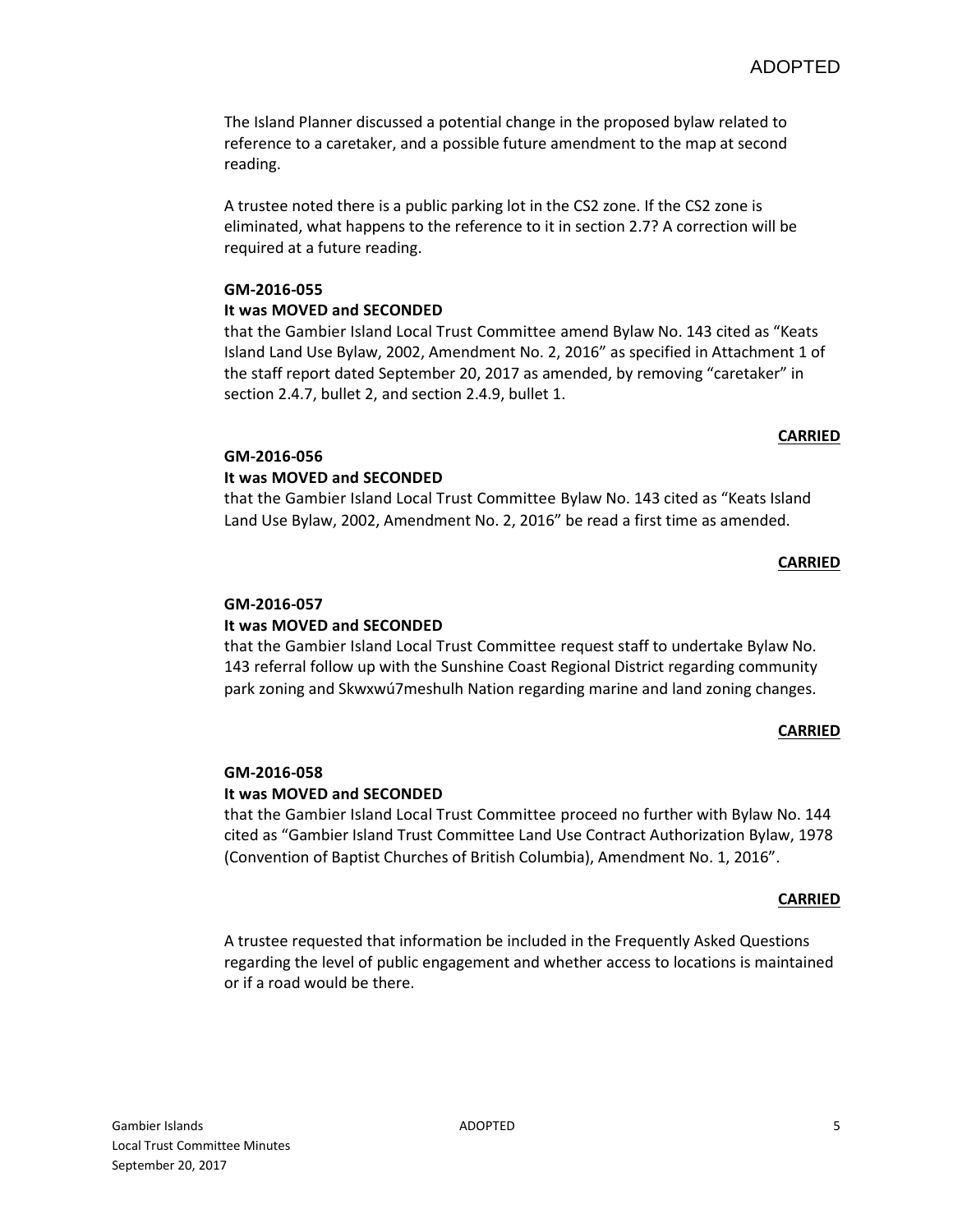# **GM-2016-059**

#### **It was MOVED and SECONDED**

that the Gambier Island Local Trust Committee endorse the 'GM-RZ-2004.1 September 2017 Frequently Asked Questions' document (as amended by the Local Trust Committee), for mail out to all property owners and residents of Keats Island and posting to the Local Trust Committee 'Current Applications' webpage.

# **CARRIED**

The Island Planner noted the proponent fully supported having a covenant; the intent is to have a covenant that enhances the zoning.

# **GM-2016-060**

# **It was MOVED and SECONDED**

that the Gambier Island Local Trust Committee:

- a. Request staff to prepare a draft restrictive (conservation) covenant for the Salmon Rock 'Private Conservation (PC) Zone' portion of District Lot 696, Keats Island, consistent with Islands Trust Policy 5.3 'Best Practices for Local Trust Committees in Holding Conservation Covenants', which includes a provision for annual monitoring to be paid for by the owner, for Local Trust Committee consideration prior to a Public Hearing for Bylaw No. 143;
- b. Request the applicant for GM-RZ-2004.1 submit a baseline ecological report for the covenant area consistent with the Islands Trust Fund baseline report template, for Local Trust Committee consideration prior to a Public Hearing for Bylaw No. 143; and
- c. Request the Islands Trust Fund Board assist with annual monitoring of the covenant area as the property is adjacent to the proposed Sandy Beach Nature Reserve.

#### **CARRIED**

#### **GM-2016-061**

#### **It was MOVED and SECONDED**

that the Gambier Island Local Trust Committee has reviewed the template statutory right-of-way to be held by the Ministry of Transportation and Infrastructure for the 2 metre wide strip abutting each side of the public trail to Salmon Rock, District Lot 696, Keats Island and considers the template to be consistent with the conditions of Bylaw No. 144 cited as "Gambier Island Trust Committee Land Use Contract Authorization Bylaw, 1978 (Convention of Baptist Churches of British Columbia), Amendment No. 1, 2016 regarding the dedication of an "unopened road".

#### **CARRIED**

The Island Planner noted there were some amendments staff would be bringing back. Trustees requested that outstanding issues be addressed between staff and the applicant regarding gaps in information and that a flowchart/diagram be provided.

Chair Morrison thanked previous Local Trustee Kim Benson for attending the meeting.